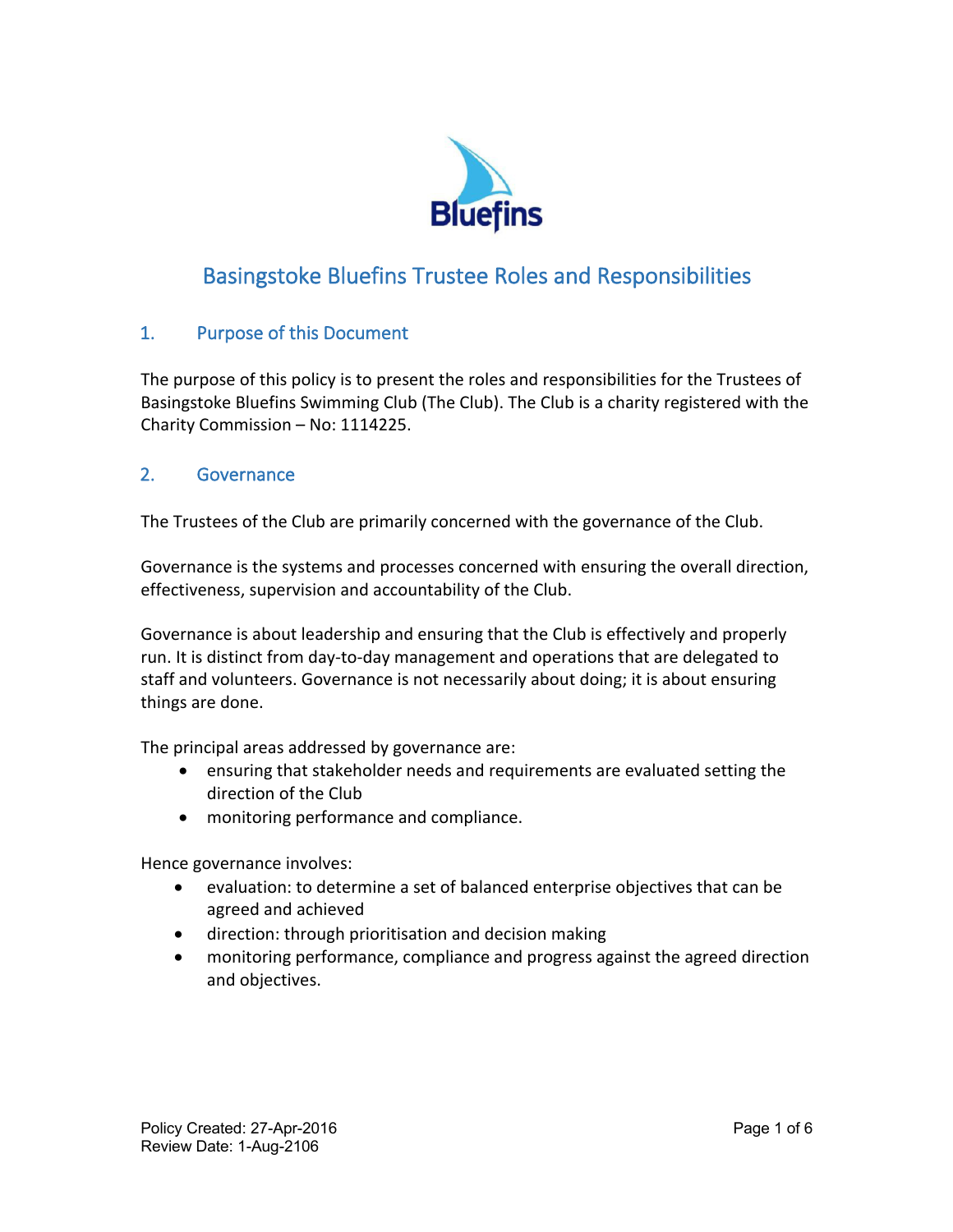## 3. The Trustee Roles

The principal roles of the Trustees are to:

- create a clear, shared vision
- take the big decisions about the future
- formulate plans and policies to bring about the Club's objectives
- ensure everything is legal and safe
- ensure the work of the Club is carried out
- support the senior staff members
- ensure the Trustee Board is up-to-date and skilled
- ensure the Club is solvent and operates within budget.

In fulfilling their governance role, Trustees are obliged in law to:

- act in the best interests of the charity's beneficiaries
- act together as a group rather than as individuals
- set aside their personal interests
- take legal responsibility for the Club
- exercise the duty of care that a prudent business person would exercise in looking after the affairs of the Club.

## 4. The Responsibilities the Trustees

The Trustees main responsibilities are as follows:

- 1) set and maintain vision, mission and values
- 2) develop the strategy
- 3) establish and monitor policies
- 4) ensure compliance with the Governing Document
- 5) ensure accountability
- 6) ensure compliance with the law
- 7) overseeing finances
- 8) overseeing resources
- 9) overseeing people
- 10) maintain effective Committee performance
- 11) promote the Club

The following gives more details about each of the above responsibilities:

#### 4.1. Set and maintain the Club's Vision, Mission and Values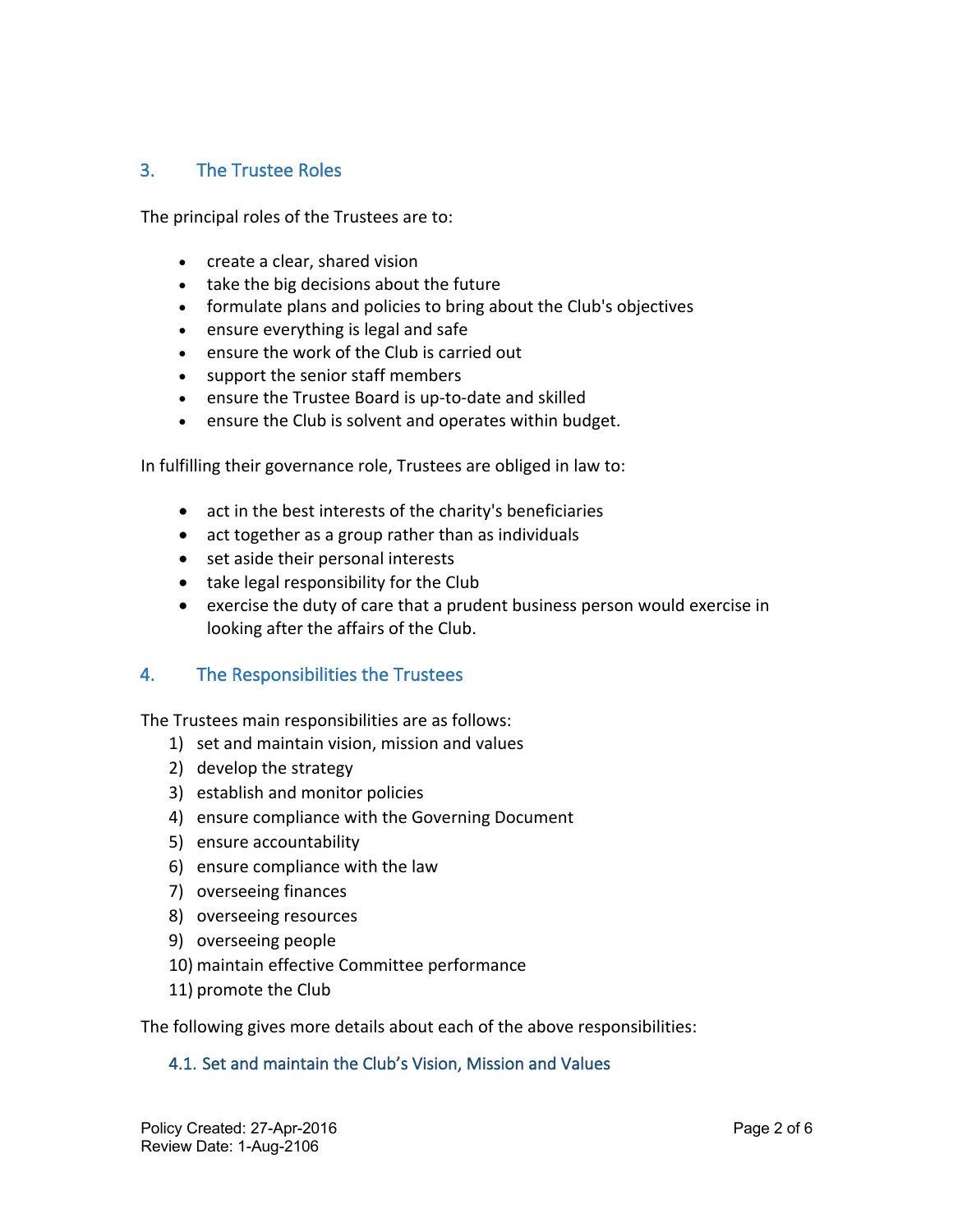- preparing the Club's Vision statement is the ideal towards which it is working
- preparing The Club's Mission statement is the specific purposes that contributes to that vision
- guarding the ethos and values of the Club. (The Club's ethos is the distinguishing values, beliefs and character of the Club. The Club's values are the principles that the Club seeks to apply, both in setting its mission and in its day-to-day operations.)

## 4.2. Develop the Strategy

- developing long-term strategies for the Club, assisted by the Chair Person, committee and Head Coach
- keeping the strategy on track
- giving a firm strategic direction to the Club, setting overall policy, defining goals, setting targets and evaluating performance to provide the Club with a clear sense of direction and purpose.

## 4.3. Establish and Monitor Policies

The policies which are used to govern the Club cover:

- guidance for staff and volunteers, including delegated authority
- systems for reporting and monitoring
- an ethical framework for everyone connected with the Club
- conduct of trustees
- business of the club.

## 4.4. Ensure Compliance with the Governing Document

The governing document is the rulebook for the Club – known as a Trust Deed, Constitution or Articles of Association. It is the responsibility of the Trustees to make sure the governing document is followed. In particular, the Club's activities must comply with the charitable objects as defined in the governing document. Trustees must always act in the best interests of the charity as a whole, whilst taking the interests of its beneficiaries into account. Acting in the best interests of the charity includes avoiding any conflicts of interest.

## 4.5. Ensure Accountability

The Trustees ensure that the Club fulfils its accountability obligations to:

- the Charity Commission
- HM Revenue and Customs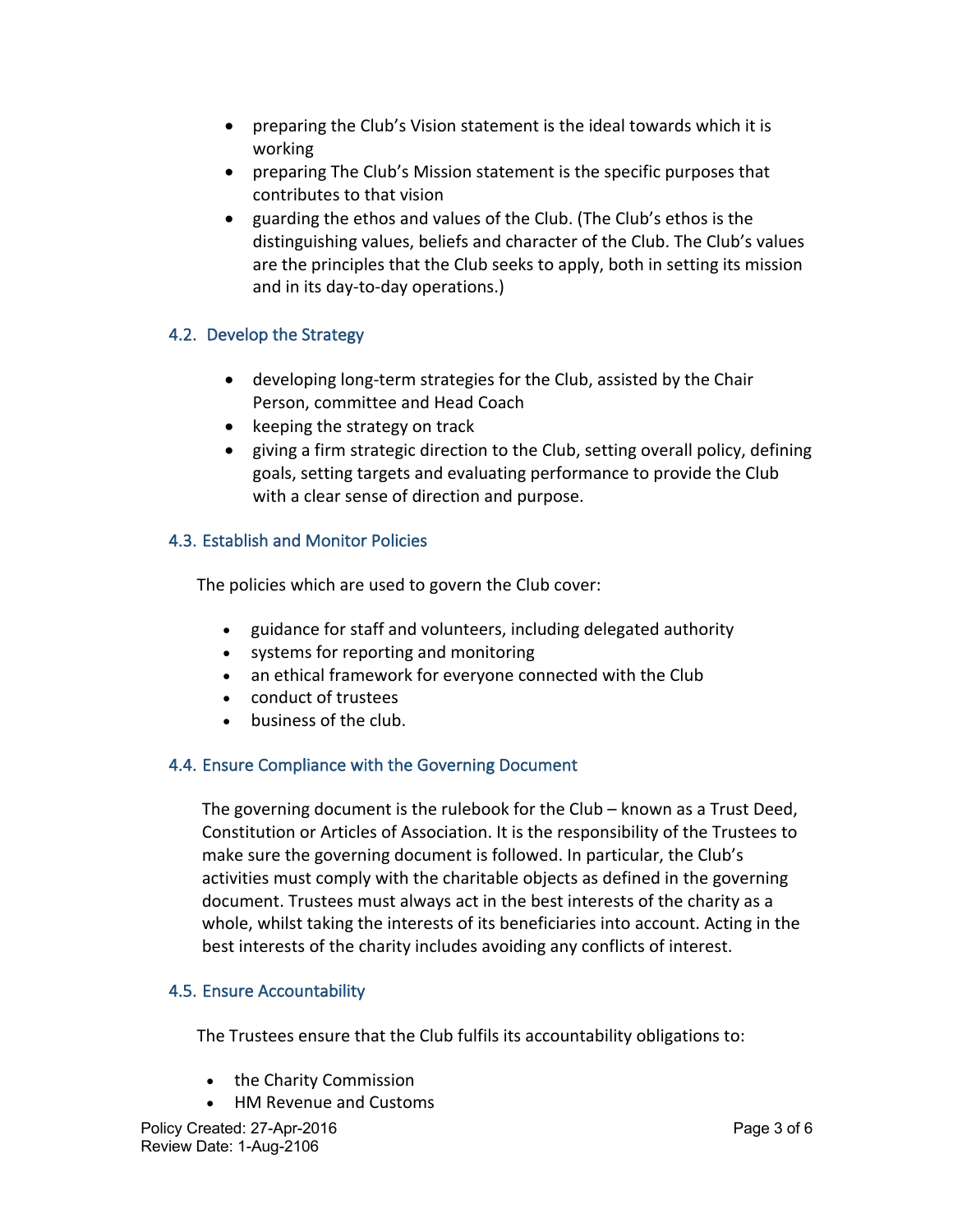• other regulatory bodies which may be relevant to the Club's specific work.

The business of the Trustees should be conducted in an open and transparent manner and the Club should, therefore, also be accountable to funders, beneficiaries, staff, volunteers and the general public. This means publishing annual reports and accounts and publicising the business of the Trustees

## 4.6. Ensure Compliance with the Law

Trustees are responsible for ensuring that the Club complies with the law and there are many laws to consider. Among them are:

- charity law
- company law
- employment law
- health and safety law
- equal opportunities legislation
- data protection legislation
- human rights legislation
- laws relating to premises and insurance
- laws relating to mental health and protection of children and vulnerable adults
- ASA Law.

## 4.7. Overseeing Finances

The trustees are responsible:

- for effectively managing the Club's finances in a way that enables it to meet its charitable objects
- the financial health and sound financial management of the Club
- ultimately for ensuring the Club is solvent
- monitoring spending in the best interests of the Club
- ensuring the Club applies funds exclusively for its charitable objects
- approving the annual financial statement and budget
- ensuring appropriate financial procedures are in place
- protecting the Club against liability by obtaining insurance
- minimising financial risks to the Club.

Although specific responsibility for finances is usually delegated to a financial specialist such as the Treasurer or a senior member of staff, the Trustees have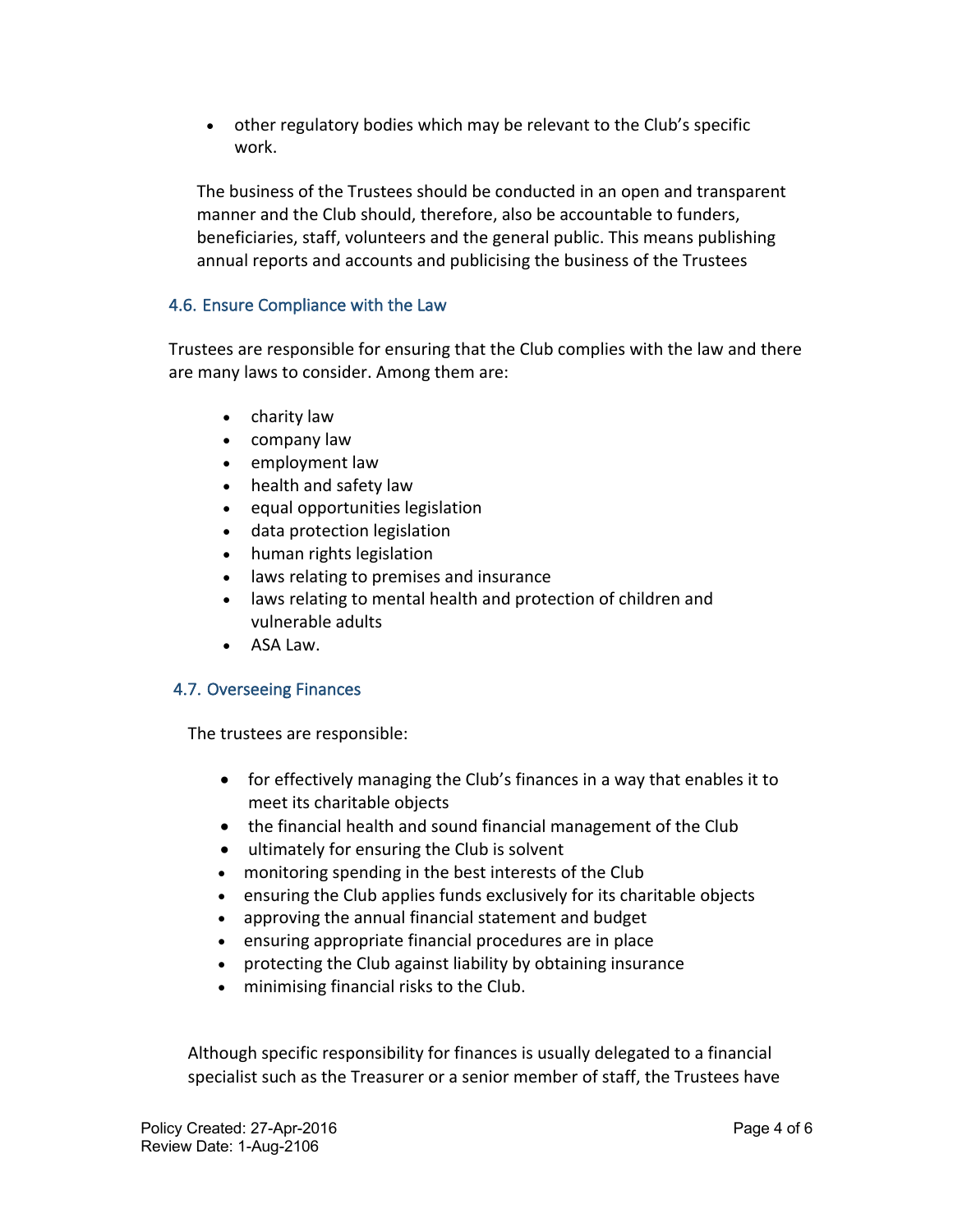ultimate responsibility for the solvency of the Club. It is therefore essential that all Trustees have a clear understanding of the Club's finances.

## 4.8. Overseeing Resources

Trustees are responsible for ensuring that the Club has the resources it needs to meet its charitable purposes. This includes financial resources as well as facilities and equipment. The Trustees are responsible for:

- ensuring that the Club has sufficient funds and cash flow to carry out its activities and that planning for fundraising is in place;
- ensuring the required facilities and equipment are in place and good order;
- ensuring the Club uses its resources exclusively for its charitable objects
- ensuring the proper investment of the Club's funds.

#### 4.9. Overseeing People

Trustees are legally responsible for the management of people in the Club, whether they are paid staff or volunteers. Trustees recognise the contribution different people make to the Club and ensure they have the resources and support they need to work effectively. The Trustees are responsible for selecting, managing and supporting the Chair Person and the contracted staff and monitoring and reviewing their performance. The Chair Person will be responsible for the management of any other staff and volunteers within the Club, but Trustees need to retain an overview of personnel management. The Trustees also recruit and selects new Trustees. The Trustees also establish comprehensive, fair and legal personnel policies. These protect the Club and those who work for it. They cover:

- recruitment and selection
- support and appraisal
- remuneration
- health and safety
- equal opportunities
- disciplinary matters.

The Trustees recognise and respect the domain of staff (or volunteer) responsibility, establishing clear lines of delegated authority and accountability.

#### 4.10. Maintain Effective Committee Performance

• hold the regular meetings of the Club as required by the governing document. Promote the Club.